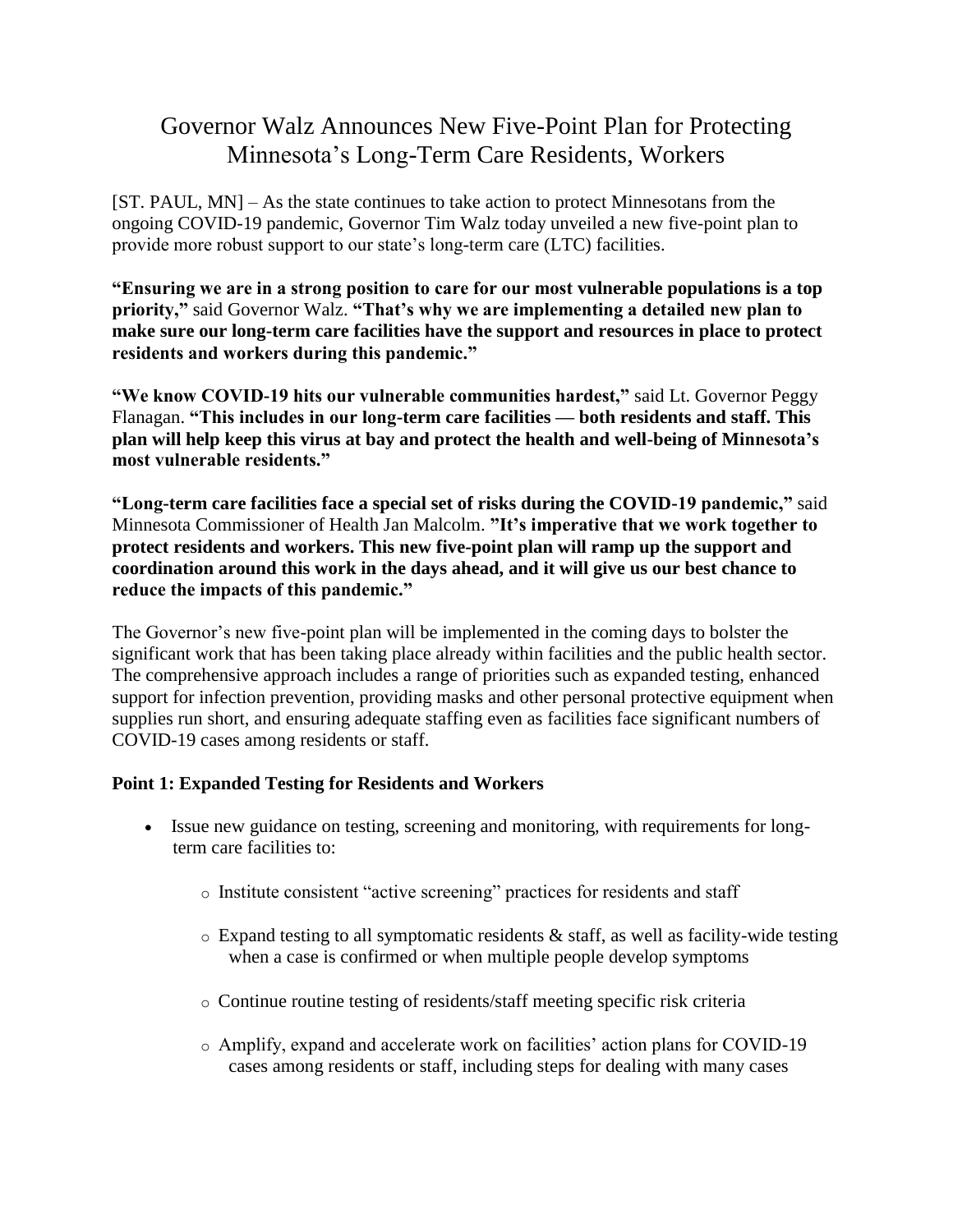o Continue to ensure staff are trained on proper use of masks and other protective equipment

## **Point 2: Provide Testing Support and Troubleshooting**

- Work with health systems to create "strike teams" that quickly conduct on-site testing and necessary follow up
- Coordinate with regional health care coalitions for immediate response and resources
- Coordinate with Testing Command Center to ensure testing supplies move efficiently where they are needed

### **Point 3: Get Facilities Needed Personal Protective Equipment**

- Maintain state-managed cache of masks and other personal protective equipment for emergency use when a facility exhausts its supplies and is unable to restock
- Push out needed equipment for facilities facing outbreaks, and make it available to other facilities based on availability

## **Point 4: Ensure Adequate Staffing Levels**

- Use a mix of strategies to get staffing support to facilities in crisis. These may include:
	- Utilize the COVID-19 fund and contracts to support "bridge staffing teams" of health care workers to provide temporary staffing
	- Aggressively advocating for increased state and federal resources.
	- Activating the Minnesota National Guard
	- Using databases to "call out" healthcare workers that can take on-call shifts
	- Using incentives to encourage health care systems to provide crisis staffing to facilities

## **Point 5: Leverage Partnerships**

- Partner with local public health to coordinate support and provide on-site technical assistance for facilities
- Launch a new case management model at facilities, leveraging local public health and regional coalitions to provide guidance, monitoring and support
- Make sure that facilities maintain strong preparedness plans, including plans to reduce disease transmission and limit exposure risks
- Require facility commitment to reduce transmission by excluding ill workers and those testing positive, and by excluding workers with unprotected exposure

In Minnesota, nursing homes, skilled nursing facilities, and assisted living facilities, (collectively known as long-term care facilities, LTCFs) provide a variety of services, both medical and personal care, to people who may need assistance in order to continue their lives within these respective settings. Home care services are also provided in independent living communities, residential care facilities, and Continuing Care Communities. On average, more than four million